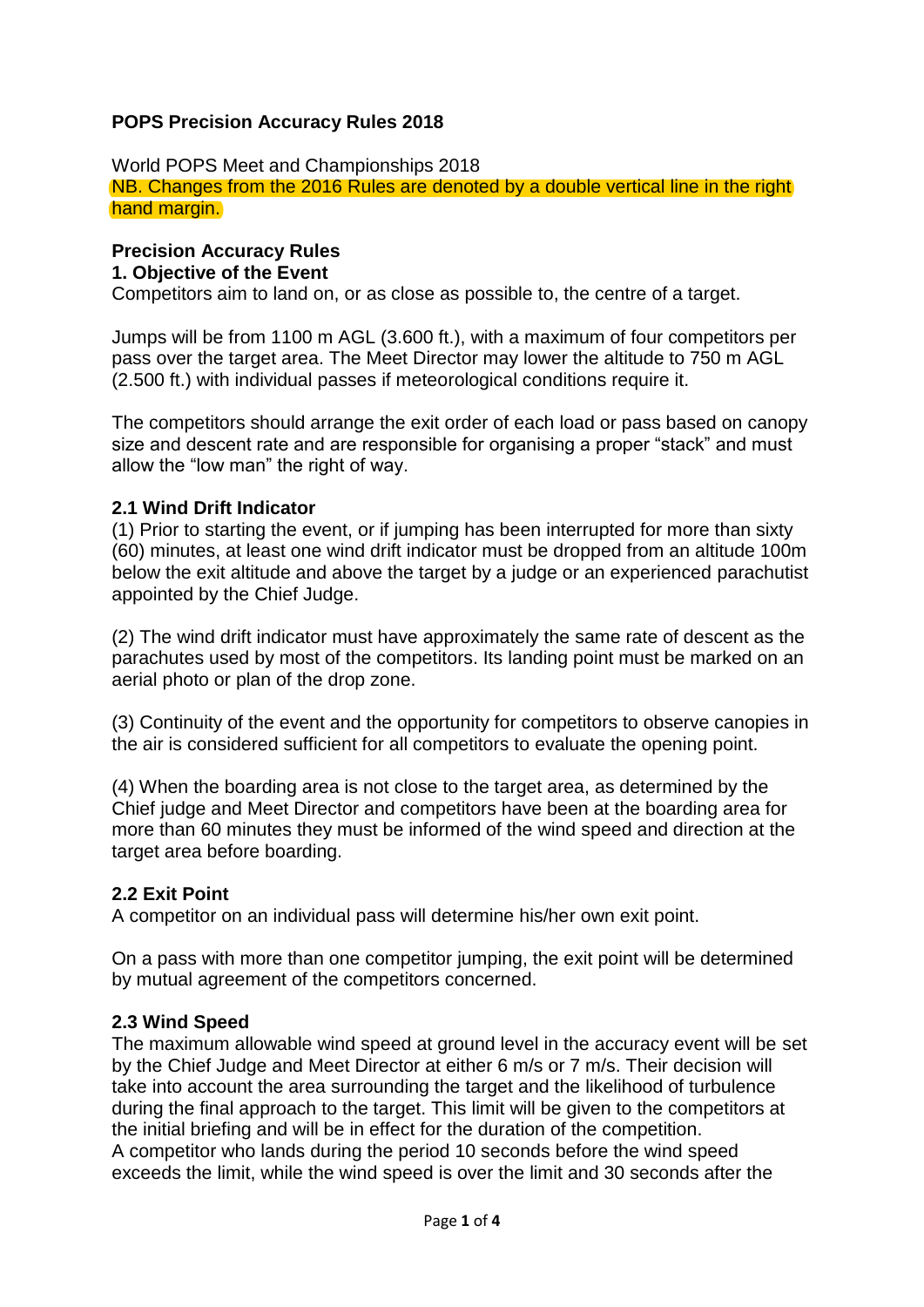wind speed has returned below the limit, and does not score a dead centre, may accept a re-jump.

The competitor must make an immediate decision within 15 seconds of landing and before the next competitor lands and must inform the Event or Chief Judge of their decision, otherwise that competitor must do a re-jump.

The event will be automatically interrupted for a minimum of 5 minutes, if the ground wind speed exceeds 1 m/s more than the agreed wind limit.

## **2.4 Wind Direction on the Ground**

(1) The windsock must be capable of responding to winds of more than 2 m/s and be acceptable to the Chief Judge. The judges will determine its location, which is at a fixed place, approximately 60 m from the target centre. This decision is not subject to any protest by a competitor.

(2) A wind direction indicator (streamer) mounted on a pole, which is capable of responding to winds of less than 2 m/s will be placed by the Chief Judge, who will decide the position. Its position is not subject to any protest by a competitor.

(3) The wind speed and direction will be monitored and recorded by an automatic anemometric system, which must function without interruption.

The location of the system will be determined by the judges and is not subject to any protest by a competitor.

## **2.5 Target**

(1) The centre of the target must be an Automatic Measuring Device (AMD) with a Dead Centre Disc of 2 or 3 cm diameter (once determined, this cannot be changed) in a contrasting colour, preferably yellow on a black background. The device must be kept as flat as possible, and capable of measuring to a minimum distance of 16 cm in increments of not more than 1 cm.

(2) The AMD is placed centrally on a tuffet, which has to be acceptable to the Chief Judge and should have the following approximate specifications:

- Diameter: app. 5 m
- Thickness: a minimum of 30 cm
- Colour: any colour

(3) The target must have a clearly marked circle of 20 m radius centred around the dead centre disc.

(4) The AMD must be repositioned immediately after the landing of any competitor who moves or covers its location, except during team jumps when there is insufficient time between the landings of team members.

(5) In order not to damage the AMD, suitable footwear must be worn. **2.6 Presence on the Target**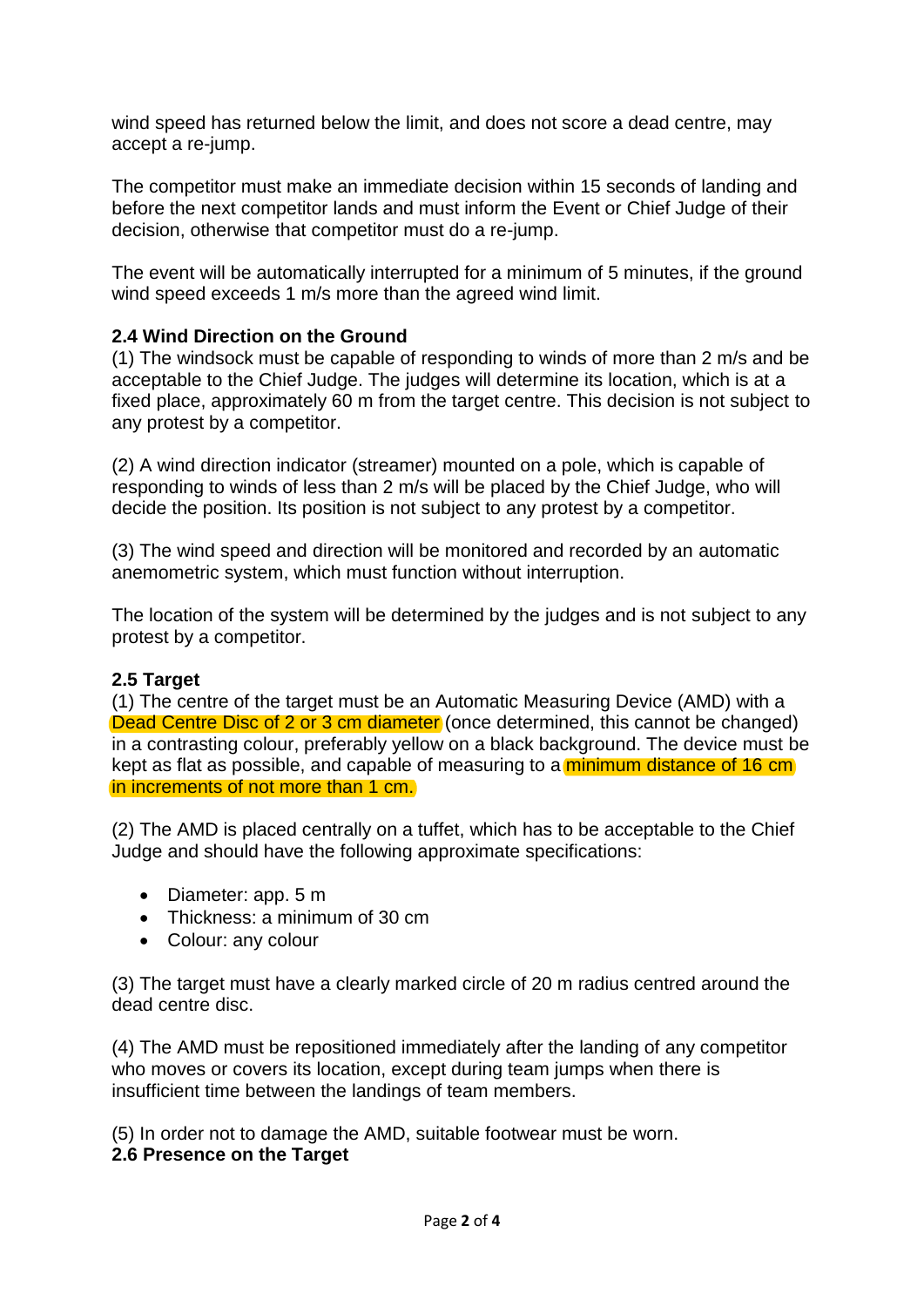(1) The only persons allowed within the 20 m circle during jumping are the judges and necessary members of the organising staff.

(2) During the final approach of a competitor, only judges are allowed within 5 metres. Exceptions to this rule are the responsibility of the Chief Judge and require no previous agreement by the competitors**.**

(3) After landing, competitors must leave the target area immediately.

# **2.7 Rejumps**

(1) Any malfunction of the main parachute canopy, which creates a control problem for a competitor, may merit a rejump. In this case the competitor must indicate immediately that he has such a problem by signalling with his arms or legs outstretched, or other suitable signal, throughout most of the descent and must make no attempt to land in the target area.

Following a malfunction, the inspection of the equipment immediately after the competitor has landed must indicate that the competitor did suffer a malfunction that was not created by the competitor himself.

(2) A control problem is a condition in the deployment of the parachute such that it is virtually impossible to attempt a precision target approach, or that the main canopy configuration is such as to prevent the competitor from demonstrating his skill.

(3) If there is a sudden change in ground wind direction of more than 90 degrees when the wind speed is more than 3 m/s and automatically recorded by an electronic device, a competitor landing within 30 seconds after the change must be offered a re-jump. The competitors decision must be made immediately.

(4) If two or more competitors approach and/or land on the target simultaneously or close together, and in the process interfere with each other, a rejump for one, or both, or neither may be awarded by the Chief Judge.

(5) If an AMD is found to be defective or not reset and the first point of contact has been on it, and (4) above does not apply, the affected competitor(s) must be offered a re-jump.

(6) Only the affected competitor(s) will make a re-jump and get a new score. The exit altitude for re-jumps will be decided by the Meet Director and be between 750 and 1100m.

(7) If the AMD registers a score and in the opinion of the judges at the target the first point of contact was not on the AMD, the competitor will not be granted a re-jump, and must receive a score of 16 cm.

## **2.8 Scoring Accuracy Landing**

(1) The landing point is the first point of body contact with the surface or the AMD.

(2) The AMD must register the distance between the landing point and the edge of the dead centre disc when the landing point is on the AMD.